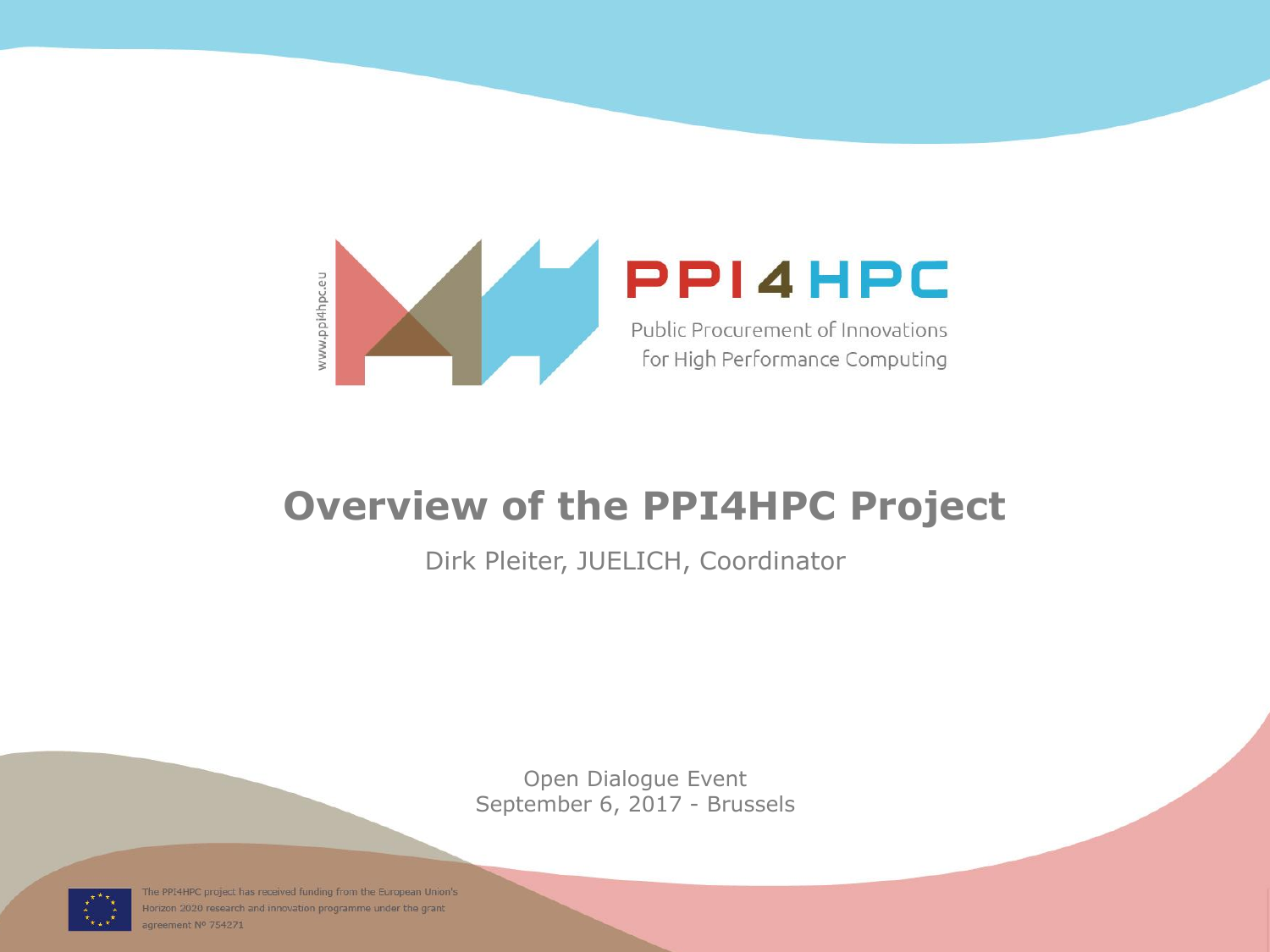

# Disclaimer

*For the avoidance of doubt this presentation is solely made for the purpose of informing the market and of initiating a technical dialogue with the market in order to prepare a joint procurement procedure.* 

*It does not signify the beginning of a procurement procedure or constitute a commitment by the public procurers involved in the presentation to undertake such exercise at a later stage.*

*The final form of the procurement could differ from the form presented during this meeting.*

*Participation in this open dialogue event is not a precondition for responding to the planned procurement procedure.*

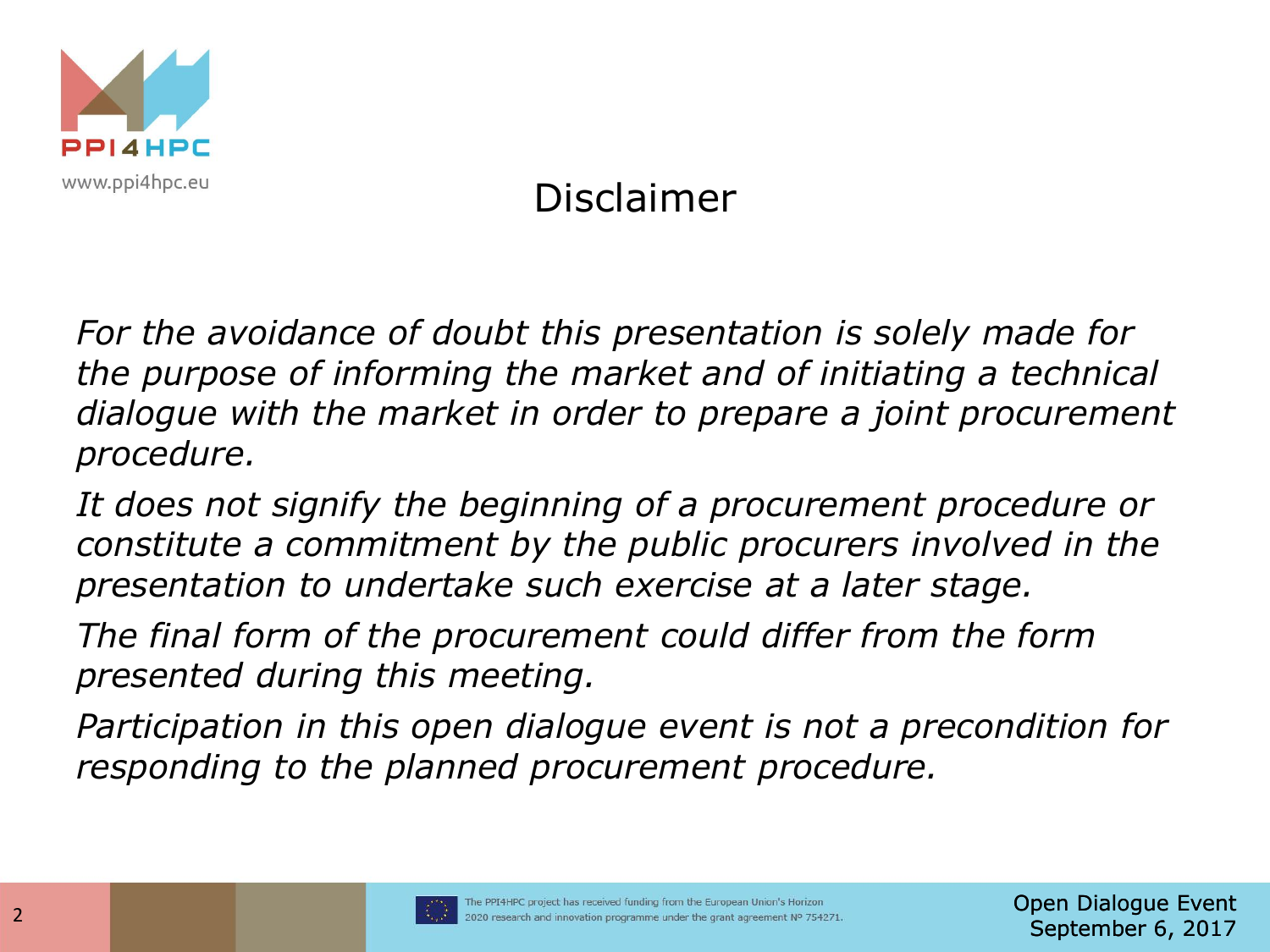

# Project Overview

- Objective: Execution of a Public Procurement of Innovative Solutions for procuring next generation of supercomputers and/or storage
	- Joint procurement of production systems
		- Not test systems or demonstrators
	- 4 public procurers
- Effort is co-funded by European Commission
	- $-$  EU funding of € 26 million
	- $-$  The total investment is planned to be about € 73 million
- Joint evaluation of the deployed solutions as well as the joint procurement process
	- Evaluation results and lessons learned will be made publicly available

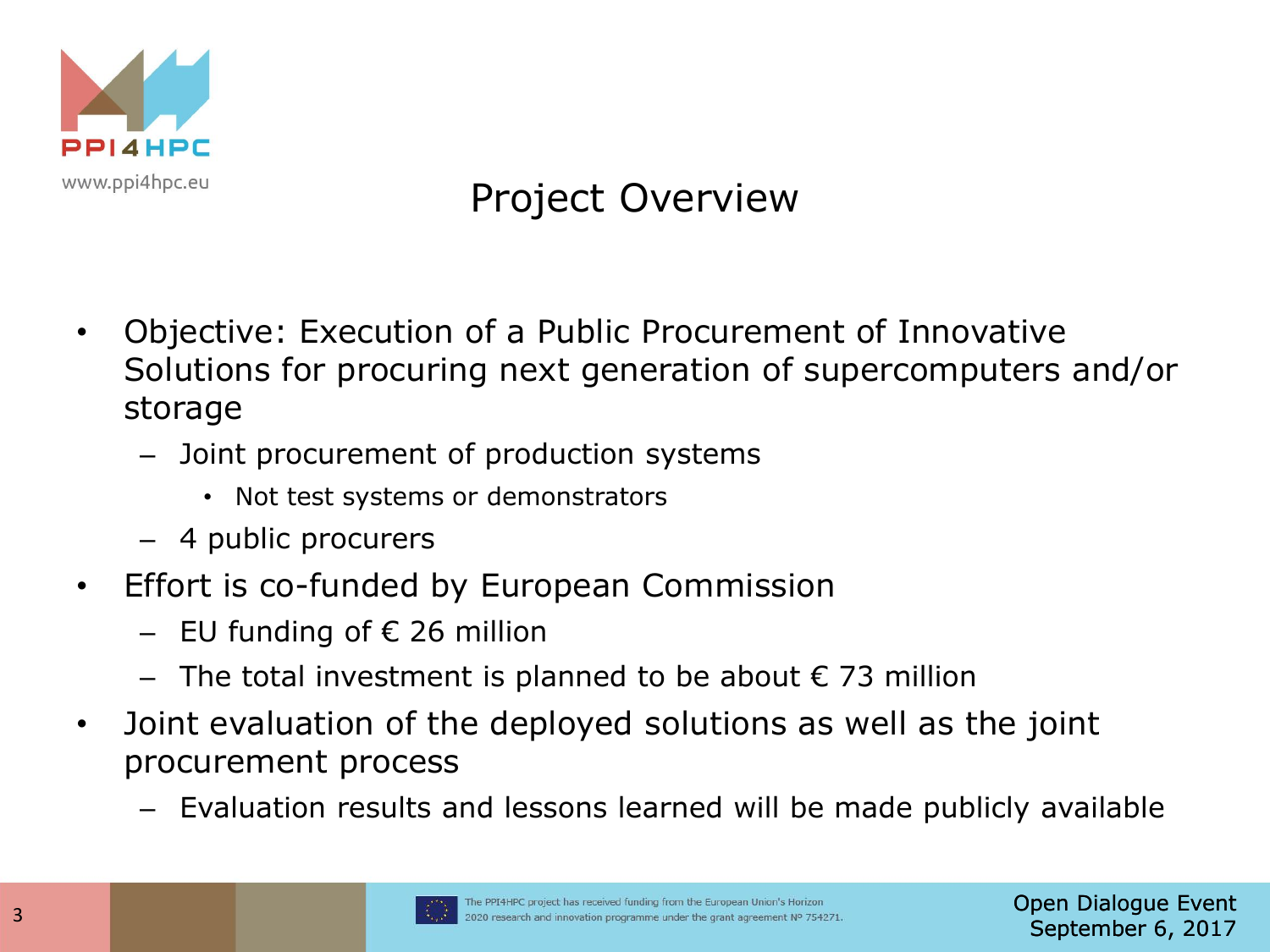

# WWW.ppi4hpc.eu Public Procurement of Innovative Solutions

[Lieve Bos, 2014]

- When
	- Challenge requires solution which is almost on the market (or already on the market in small quantity) but not meeting public sector requirements for large scale deployment yet
- What
	- Public sector acts as launching customer / early adopter / first buyer for innovative products and services that are newly arriving on the market (not widely commercially available yet)
- How
	- Public sector acts as facilitator establishing a buyers group with critical mass that triggers industry to scale up its production chain

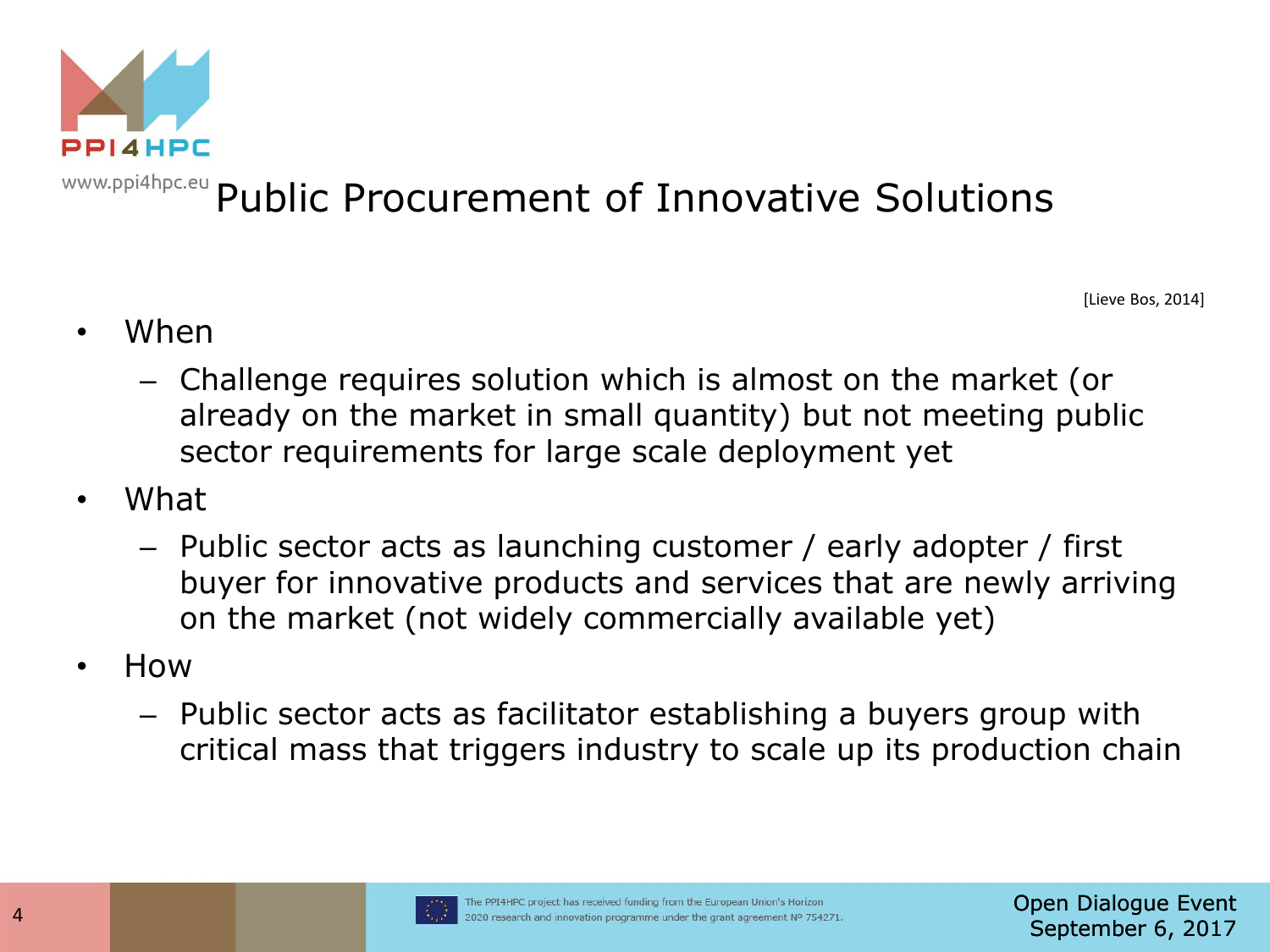

#### PPI4HPC Partners

- BSC
	- Spanish national HPC centre
- CINECA
	- Italian national HPC centre
- GENCI/CEA
	- French national HPC centre
- JUELICH
	- $-$  Member of GCS  $=$ German national HPC centre

All sites are hosting PRACE Tier-0 systems













Open Dialogue Event September 6, 2017



The PPI4HPC project has received funding from the European Union's Horizon 2020 research and innovation programme under the grant agreement Nº 754271.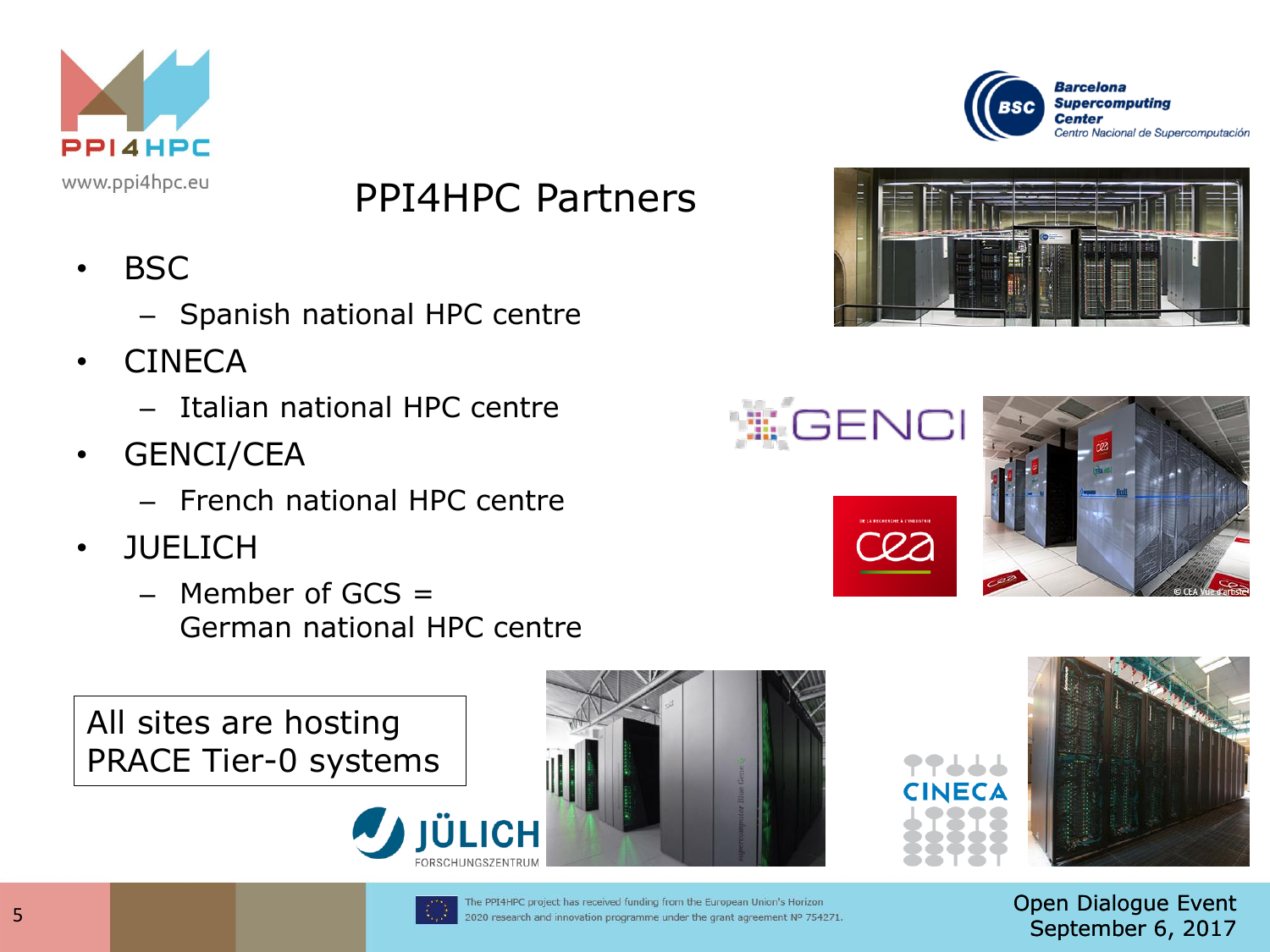

# Goals of the Project (1/2)

- Foster science and engineering applications in Europe by providing more computing and/or storage resources
	- A significant fraction of the new resources will become available through PRACE
- Promote R&I on HPC architectures and technologies in Europe
	- Pursuing incorporation of innovative solutions
	- Requesting strong relationship and possibly collaboration between the procurers and the suppliers for large scale testing, tuning and maturation

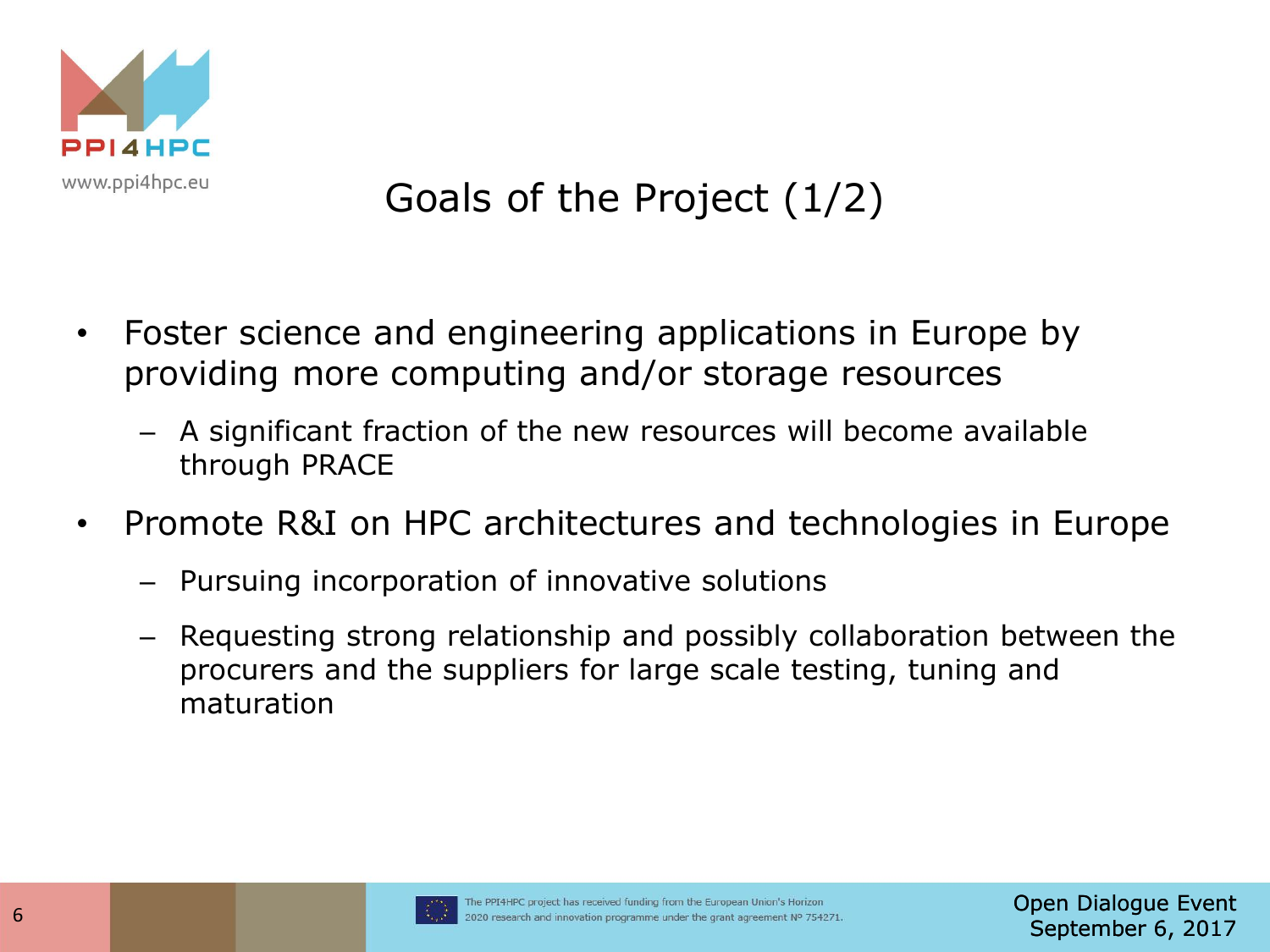

# Goals of the Project (2/2)

- A greater weight and more impact on common topics of innovation and on the design of the solutions according to the need of scientists and engineers in Europe by a coordinated approach
	- Jointly setting technical priorities by means of
		- Aligning future roadmaps and coordinating deployment of supercomputers and/or storage
		- Executing a joint procurement

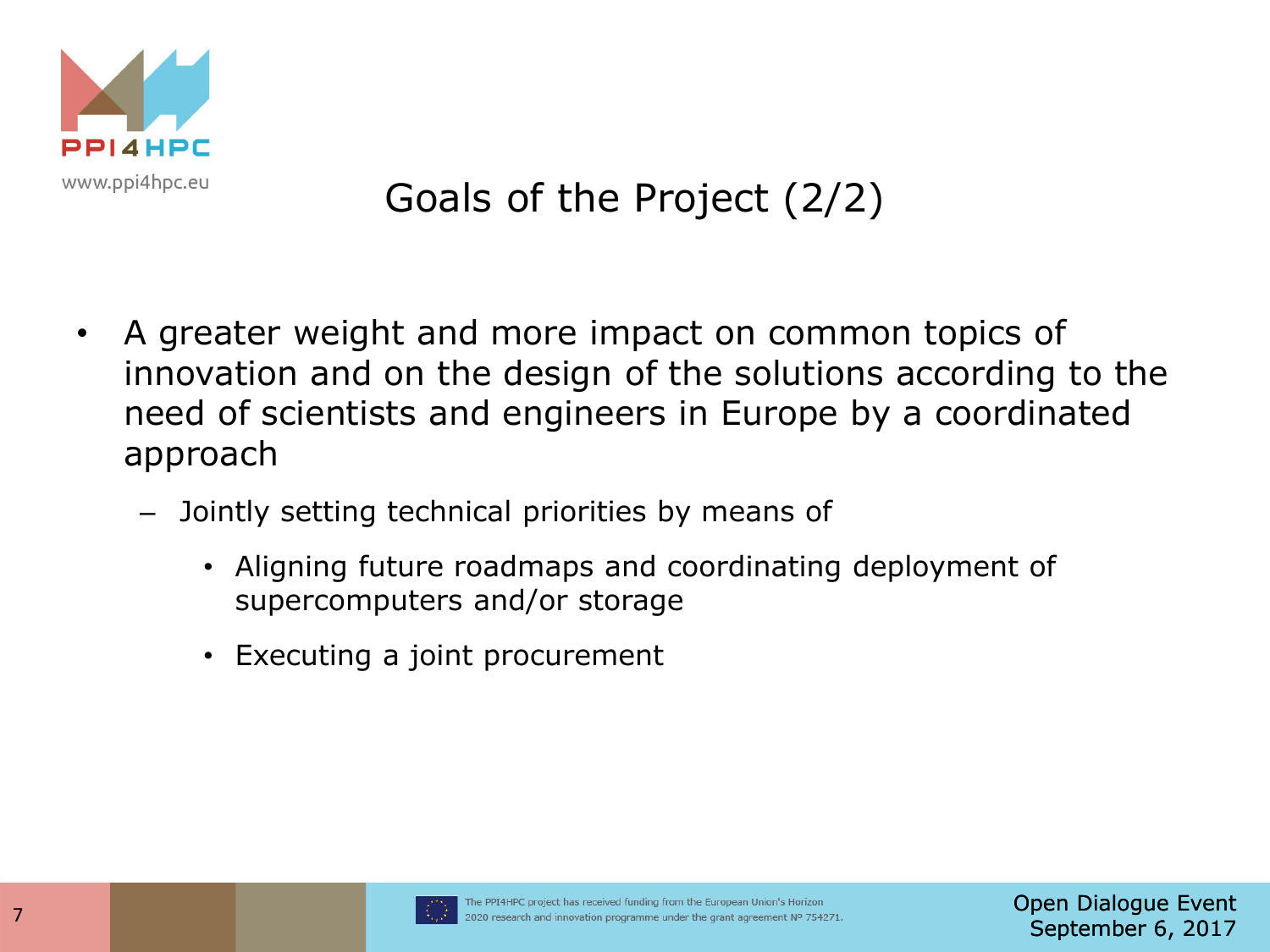

### Joint Procurement Overview

- Joint procurement
	- Executed in a common legal framework
	- Organised in 4 separate lots, one lot per country
- Actors
	- 1 lead procurer GENCI
	- 4 public procurers (one per lot) BSC, CINECA, GENCI, JUELICH
- Common versus local parts of the procedure
	- Common call for tender
	- Competitive dialogue phase for each lot at local level

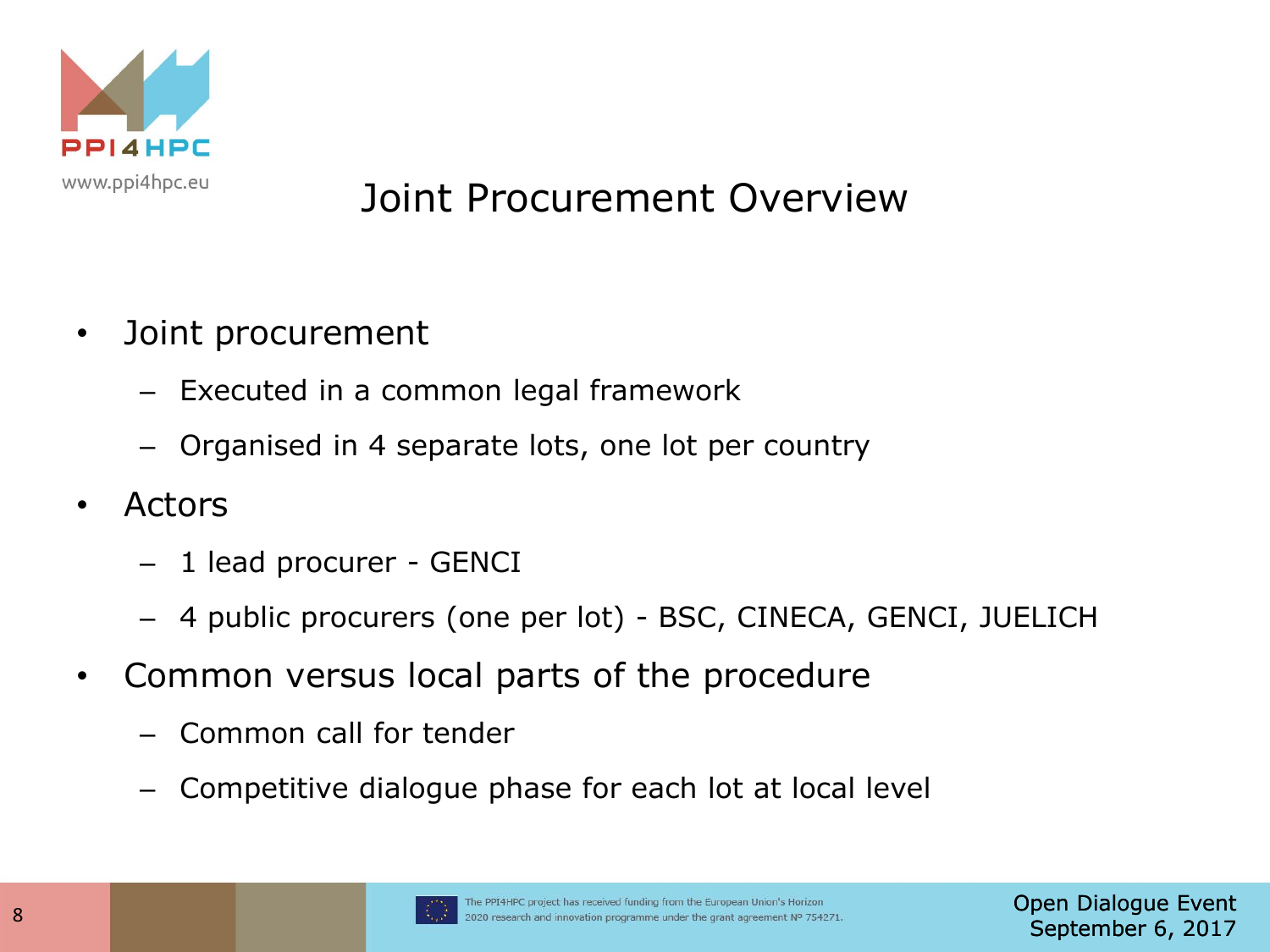

# Common Technical Topics

- Opportunity to jointly work towards common technical goals
	- Endorsed by all public procurers
	- Will be actively pursued by all
- Opportunity to shape the future infrastructure towards the need of European scientists
	- Benchmarks include elements of the Unified European Benchmark Suite of PRACE
	- Provide similar advanced development and execution environment

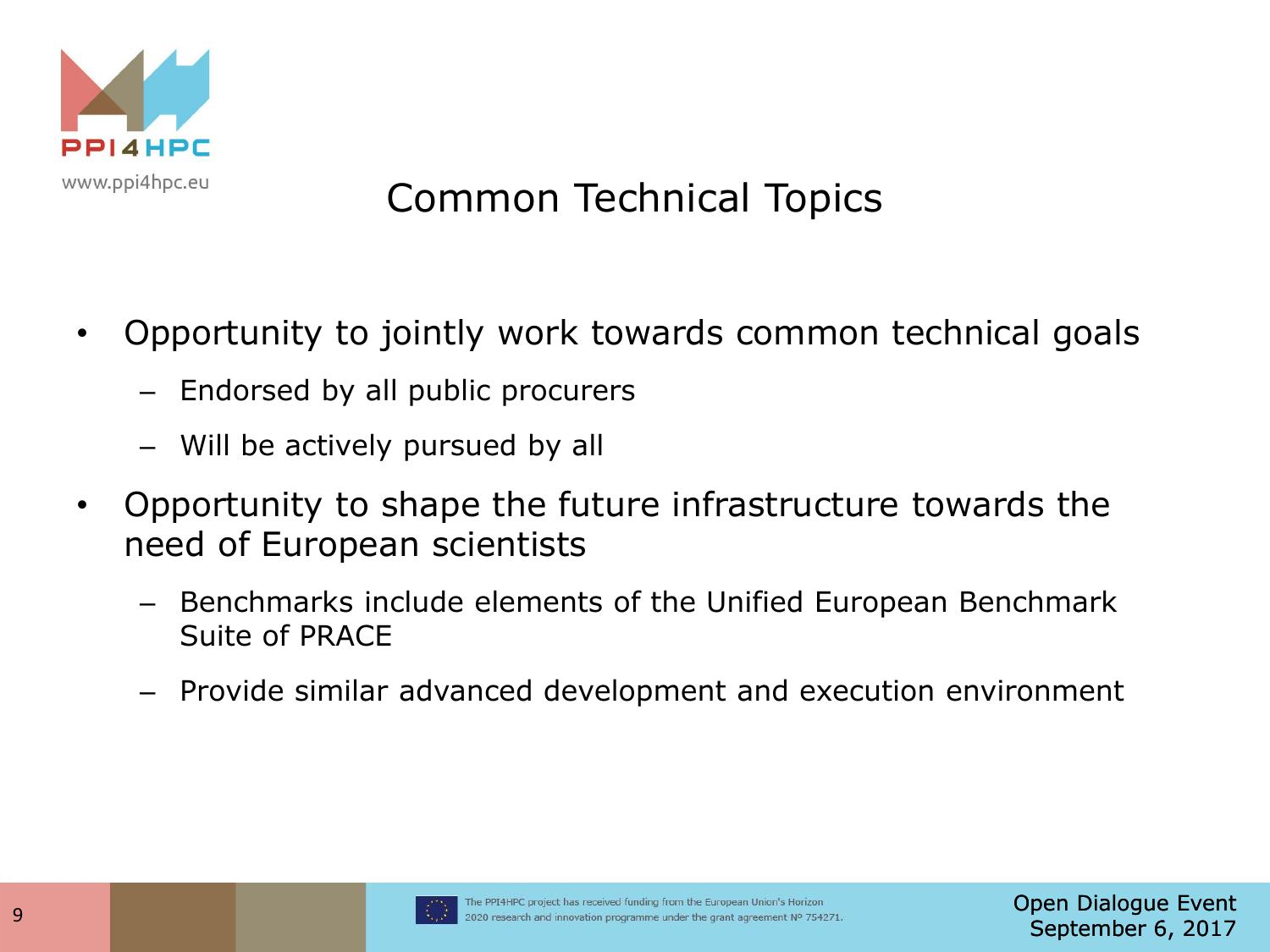

# Overview on Common Technical Topics

- Energy efficiency and power management
- Data management
- Programming environment and productivity
- Data centre integration
- Maintenance and support
- System and application monitoring
- Security
- Evaluation taking Total Cost of Ownership (TCO) into account

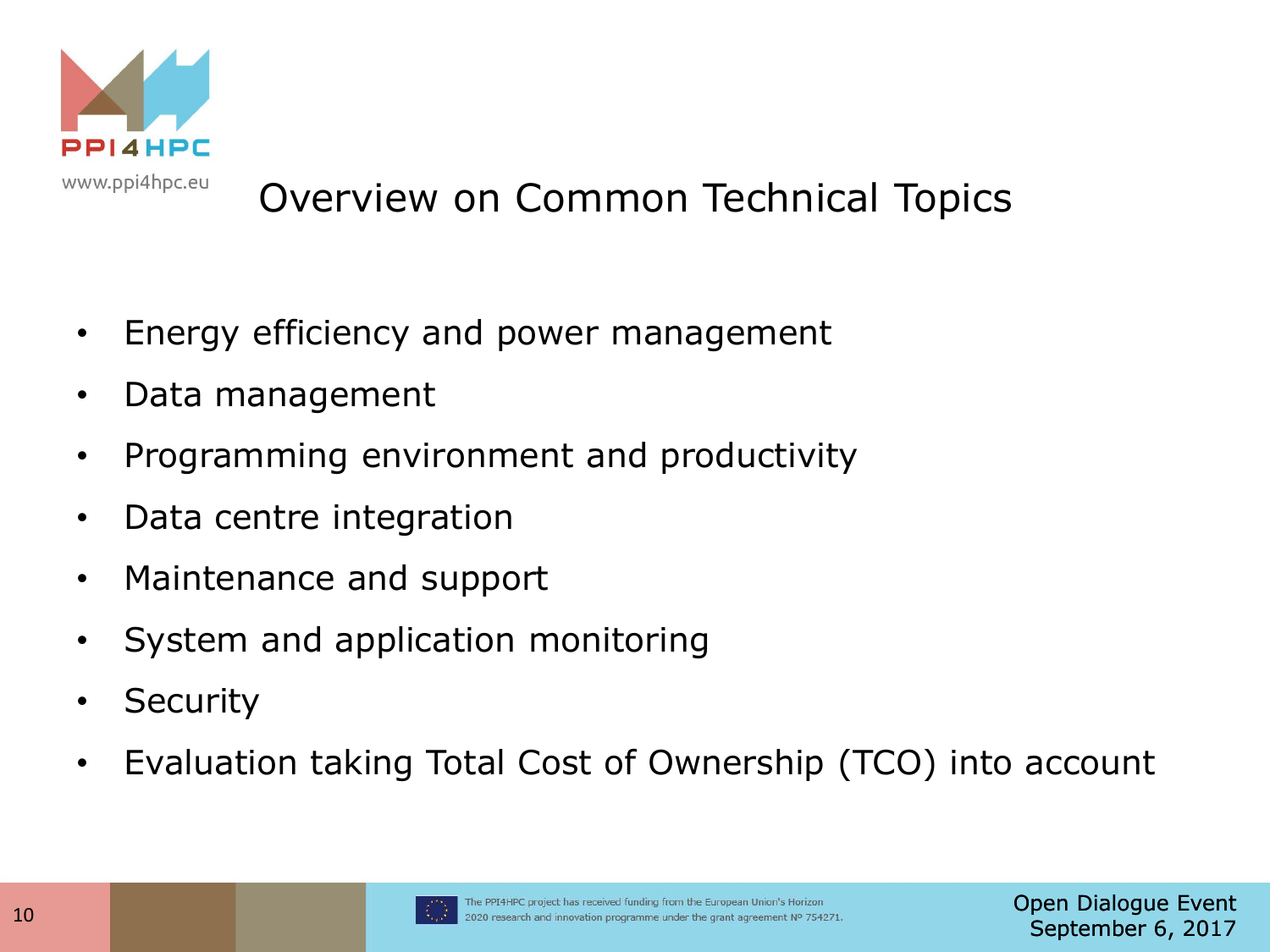

#### Alignment with Roadmap of the European Commission

- European Cloud Initiative  $\rightarrow$  European Data Infrastructure
- Development and deployment of large-scale European HPC, data and network infrastructures 11 **European Cloud Initiative** → European Data Infrastructure<br>
- Development and deployment of large-scale European HPC, data<br>
and network infrastructures<br>
- Including a full HPC ecosystem for European technology<br>
- Obj
	- Including a full HPC ecosystem for European technology
	- Objectives related to the European Data Infrastructure
		- Coordinated acquisition of supercomputers
		- Interconnection and federation of national and European HPC resources
		- Establishment of an European HPC ecosystem
		- Joint demonstration and testing of technology performance

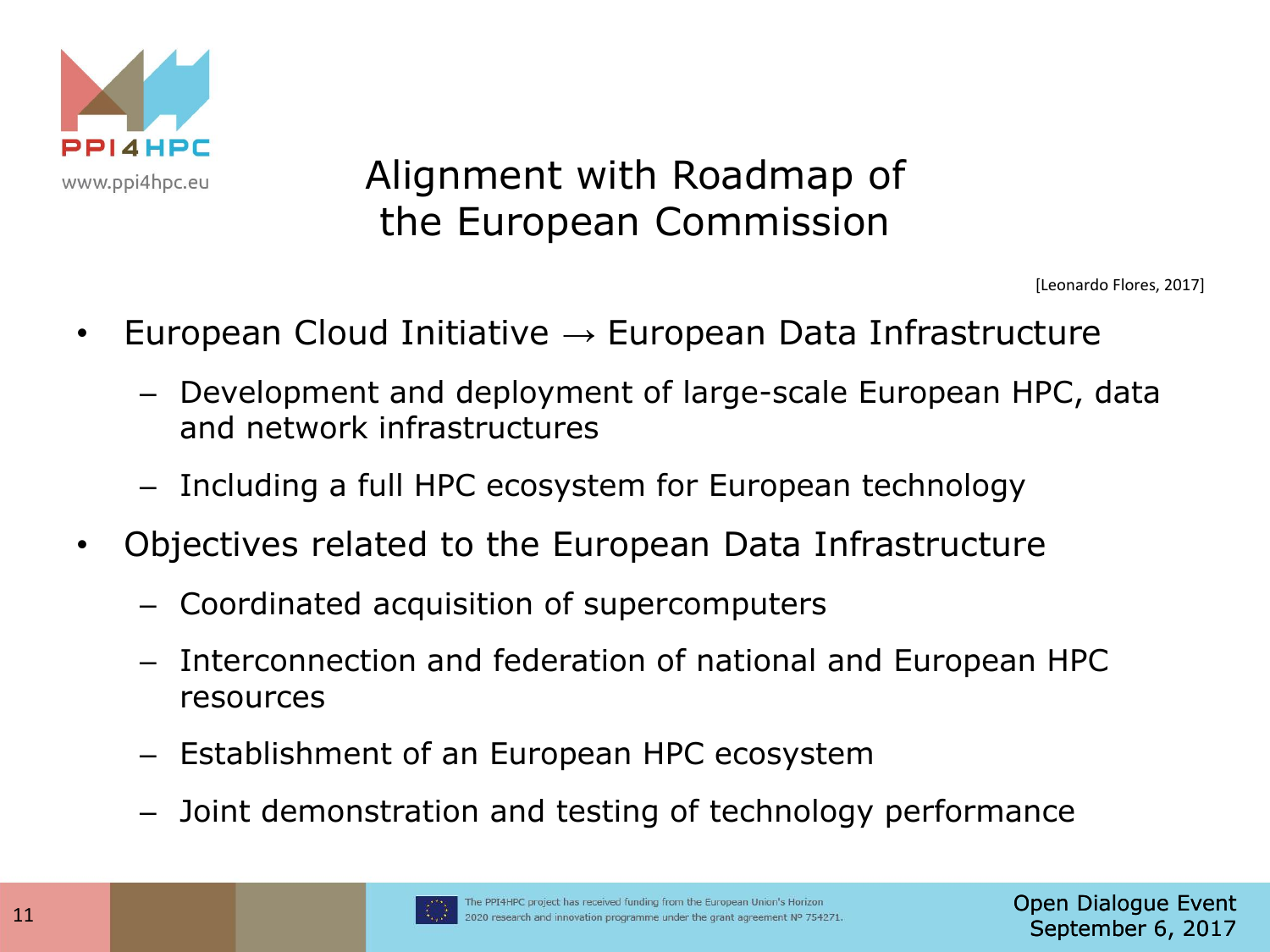

### Project Organisation

- WP1 Management (Dirk Pleiter, JUELICH)
- WP2 Coordinated Procurement (François Robin, CEA)
	- Preparation of technical specifications and evaluation criteria
	- Launch of the joint call for tenders
- WP3 Local Procurements (Paola Alberigo, CINECA)
	- Procurement and system deployment
- WP4 Evaluation and Dissemination (Javier Bartolomé and Renata Gimenez, BSC)
	- Evaluation of the PPI process
	- Communication and dissemination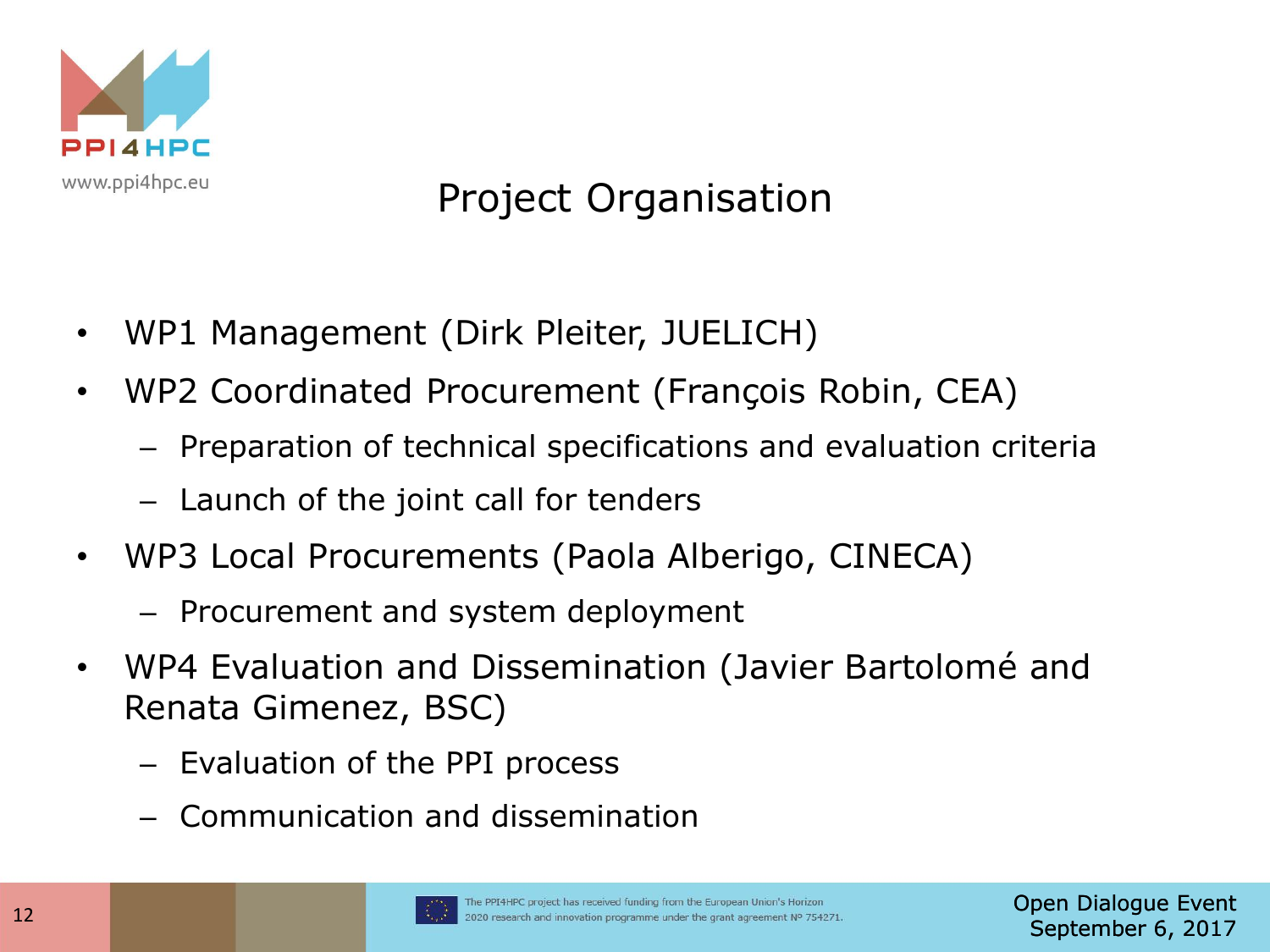

#### Overview Agenda

|    | $10:00 - 10:15$ | Welcome and introduction                                                                                                                                  |                                           |
|----|-----------------|-----------------------------------------------------------------------------------------------------------------------------------------------------------|-------------------------------------------|
|    | $10:15 - 11:15$ | <b>Overview of the PPI4HPC Project</b>                                                                                                                    |                                           |
|    | $11:15 - 11:45$ | <b>Procurement process</b>                                                                                                                                |                                           |
|    | $11:45 - 12:15$ | Questions and answers on process                                                                                                                          |                                           |
|    | $12:15 - 13:30$ | Lunch                                                                                                                                                     |                                           |
|    | $13:30 - 15:10$ | <b>Technical requirements</b>                                                                                                                             |                                           |
|    | $15:10 - 15:50$ | Questions and answers on technical aspects                                                                                                                |                                           |
|    | $15:50 - 16:00$ | <b>Next steps</b>                                                                                                                                         |                                           |
|    |                 |                                                                                                                                                           |                                           |
|    |                 |                                                                                                                                                           |                                           |
| 13 |                 | The PPI4HPC project has received funding from the European Union's Horizon<br>2020 research and innovation programme under the grant agreement Nº 754271. | Open Dialogue Ev<br>$C$ antanahan $C$ $D$ |

Open Dialogue Event September 6, 2017